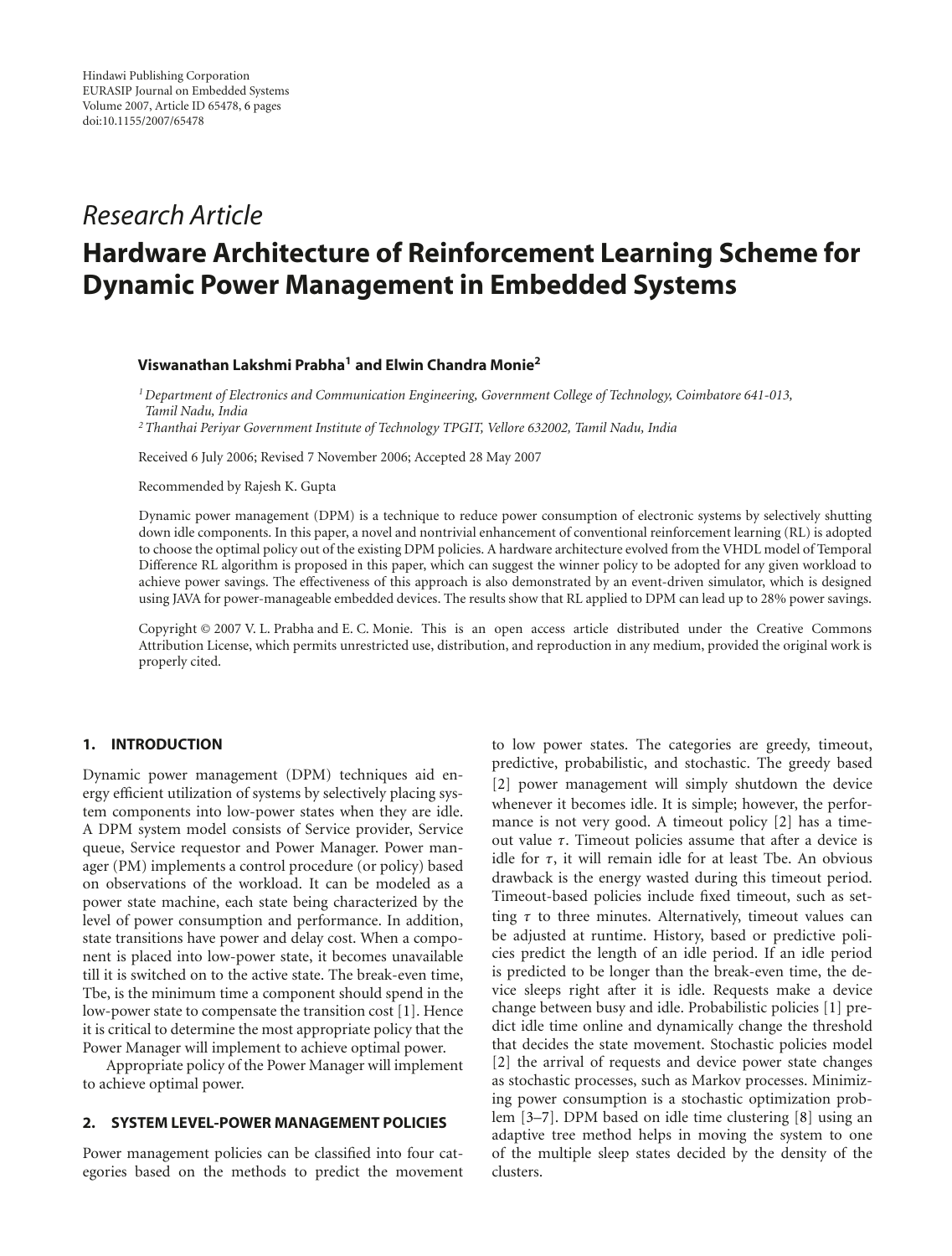#### *3.1. Motivation*

From the discussion of all the previous works carried out, it is evident that success rate of each policy is dependent on the workload.

For example, when the requests come in at long time intervals, the greedy policy can give the best power optimization. When the requests come in continuously without interarrival time, worst policy (always on) can give best result. To effect further improvement in the battery life of portable devices, one new energy reduction scheme will be needed which has to predict the best and most suitable policy from the existing policies. This warrants for the use of intelligent controllers [\[9](#page-5-2)] that can learn themselves to predict a best policy that can balance the workload against power. This paper focuses on implementing an intelligent Power Manager that can change policy according to workload.

#### *3.2. Reinforcement learning*

A general model for Reinforcement Learning is defined based on the concept of autonomy. Learning techniques will be analyzed based on the probabilistic learning approach [\[10\]](#page-5-3). The Reinforcement Learning model considered learning agent (or simply the learner) and the environment. Reinforcement Learning relies on the assumption that the system dynamics has the *Markov property*, which can be defined as follows:

$$
P_r\{s_{t+1}=s', r_{t+1}=r \mid s_0, a_0, r_0, \ldots, s_t, a_t, r_t\},\qquad(1)
$$

where  $P_r$  is the probability of state [\[11\]](#page-5-4) *s* and reward *r* that a system will reach at time  $t + 1$ . The Markov property means that the next state and immediate reward depend only on the current state and action.

Given any state and action, *s* and *a*, the transition probability of each possible next state, *s'*, is

$$
P_{s,s'}^a = P_r \{ s_{t+1} = s' \mid s_t = s, a_t = a \}.
$$
 (2)

Similarly, given any current state and action, *s* and *a*, together with any next state, *s'*, the expected value of the next reward is

$$
R_{s,s'}^a = E\{r_{t+1} \mid s_t = s, a_t = a, s_{t+1} = s'\} \quad \forall_s, s' \in s, a \in A(s).
$$
\n(3)

These quantities,  $P_{s,s'}^a$  and  $R_{s,s'}^a$ , completely specify the most important aspects of the dynamics of a finite MDP.

A policy,  $\pi$ , is a mapping from each state,  $s \in S$ , and action,  $a \in A(s)$ , to the probability  $\pi(s, a)$  of taking action *a* when in state *s*,

$$
V^{\pi}(s) = E_{\pi} \{ R_t \mid s_t = s \} = E_{\pi} \left\{ \sum_{k=0}^{\infty} \gamma^k r_{t+k+1} \mid s_t = s \right\}, \quad (4)
$$

where  $E_{\pi} \{\cdot\}$  denotes the expected value given that the agent follows policy  $\pi$ , and  $t$  is any time step,  $\gamma$  is the discount factor. Similarly, we define the value of taking action *a* in state

| For every T sec    | <b>AGENT</b>      |
|--------------------|-------------------|
|                    |                   |
| ₹                  | IF (success)      |
| IF (request)       |                   |
| ₹                  | Reward winner     |
|                    | policy;           |
| $\left\{ \right\}$ | Update Reward     |
| ELSE (no request)  | Table;            |
| State movement     | ł                 |
| By winner          | ELSE (failure)    |
| policy;            | Punish policy;    |
| Compute cost or    | Policy with       |
| energy with all    | highest reward    |
| policies;          | is winner policy; |
| Declare success    |                   |
| or failure of      |                   |
| winner policy      |                   |
| based on energy;   |                   |
| <b>CALL AGENT;</b> |                   |
|                    |                   |
|                    |                   |

#### ALCORITHM 1

*s* under a policy  $\pi$ , denoted  $Q^{\pi}(s, a)$ , as the expected return starting from *s*, taking the action *a*, and thereafter following policy *π*,

$$
Q^{\pi}(s, a) = E_{\pi} \{ R_t | s_t = s, a_t = a \}
$$
  
= 
$$
E_{\pi} \left\{ \sum_{k=0}^{\infty} \gamma^k r_{t+k+1} | s_t = s, a_t = a \right\},
$$
 (5)

where,  $Q^{\pi}$  is the *action-value function for policy*  $\pi$ .

#### *3.3. Pseudocode*

The general pseudocode for proceeding with the Reinforcement Learning DPM is as given Algorithm 1.

Temporal Difference Learning Algorithm (SARSA).

This learning scheme achieves better policy convergence than linear and nonlinear learning schemes. SARSA that stands for State- Action- Reward- State- Action [\[10](#page-5-3)] is an on-policy TD control method. On-policy methods evaluate or improve the current policy used for control. The first step is to learn an action-value function rather, that is, *Q*(*s*, *a*) for the current behavior policy and for all states **s** (idle time) and actions **a** (choice of winner policy).

#### *SARSA algorithm*

Algorithm 2 repeatedly applies the learning rule to the set of values corresponding to the states in the environment. Starting with a state *s*, the algorithm chooses an action *a* using the maximum action state value and observes the next state  $s'$  besides the reward  $r$ . The value  $Q(s, a)$  is updated using the SARSA algorithm, *s* is set to *s'* and the process repeats.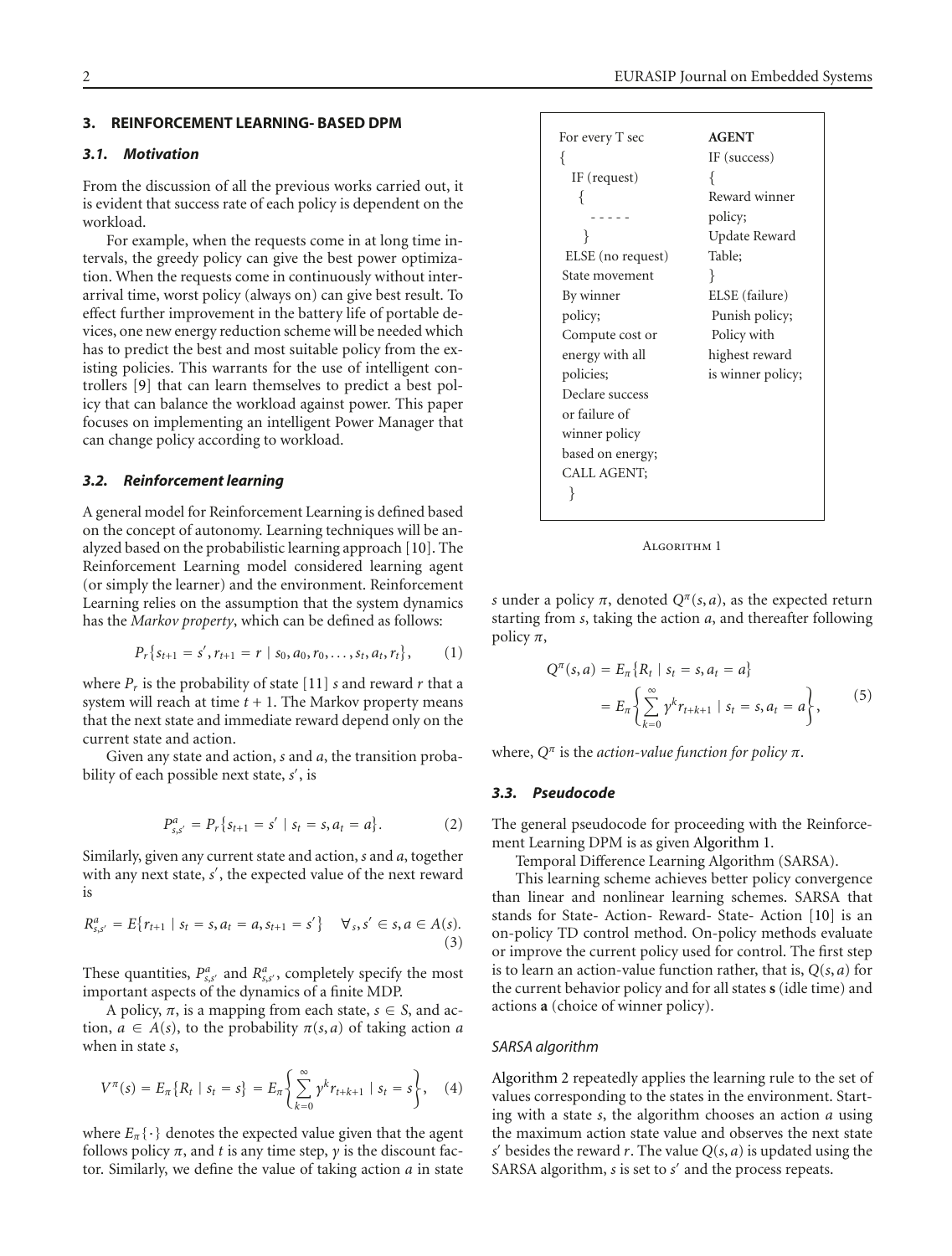Initialize *Q*(*s*, *a*); Repeat (for each episode): Initialize *s*; Choose *a* from *s* using policy derived from *Q*; Repeat (for each step of episode): Take action *a*, observe *r*,*s*- **;** Choose *a* from *s*- using policy derived from *Q*  $Q(s, a) \leftarrow Q(s, a)$  $+\alpha(r + \gamma^* Q(s', a) - Q(s, a))$ *s* ←− *s'*, *a* ←− *a'*. Until *s* is terminal. *α*, is the learning constants and *γ*<sup>∗</sup> is the discount factor.

 $A$ <sub>I</sub> $COP$ <sup>T</sup> $HM$ <sup> $2$ </sup>

# **4. SYSTEM MODEL**

#### *Agent*

The aim of the proposed system is to select and adopt the best system-level power management policy. The agent is the learner. The agent in our system is responsible for learning through the desired RL scheme, updating the reward table, and issuing the action, that is, declaring the winner policy. This action is fed to the environment. Thus, the agent can be assumed to have three important parts: (1) reinforcement learner that implements the desired RL algorithm, (2) reward table (for SARSA *Q*-table) that gets updated by reinforcement learner and (3) action generator which selects the winner policy with the help of reward table. In short, the agent constitutes the brain of the system.

#### *Environment*

The environment constitutes the part that the agent cannot control, that is, the incoming traffic. It monitors the incoming user requests and decides whether the current policy, that is, the action generated by the agent is successful or not. If successful, it issues a command to increase the reward of the current policy; otherwise it issues a signal to punish the current policy. During the idle time, it puts the system in the lower modes according to the winning policy issued by the agent. These policies are then evaluated with the duration of the current idle period to decide whether they are successful or not. The two important parts of the environment can be termed as (1) the decision and implementation module, (2) the servicing module [\(Figure 3\)](#page-3-0). The latter module services the requests till the requester queue remains un emptied. The decision and implementation module starts when the queue becomes empty and issues requisite command to implement the winner policy according to the action (i.e., the winner policy) selected by the agent. Thus, it puts the system to its optimal state according to the winner policy. The deci-

TABLE 1: Cost computation for different policies.

<span id="page-2-0"></span>

| Policy     | Cost (energy)                                                                                                                    |
|------------|----------------------------------------------------------------------------------------------------------------------------------|
| Always on  | $C_{AP} = (P_a * T_a), P_a$ -active power,<br>$T_a$ -active time                                                                 |
| Greedy     | $C_{GP} = P_a * T_a + P_i * T_i + e_i + e_l P_i$ -idle power,<br>$e_i$ -startup energy, $T_i$ -idle time                         |
| Time out   | $C_{TP} = P_a * T_a + P_i * (\tau) + e_i + e_i$<br>L-latency, $\tau$ -threshold time                                             |
| Stochastic | $C_{\text{DPM}} = P_a * T_a + P_i * T_r(n+1) + e_i +$<br>$L(T_i)$ $T_r(n+1)$ -predicted idle time based<br>on previous idle time |



Figure 1: Structure of DPM with RLTD hardware block.

<span id="page-2-1"></span>sion module makes use of the cost function for system-level policies to evaluate the energy for the current idle period.

The cost (energy) computation for different policies is indicated in [Table 1.](#page-2-0)

#### **5. HARDWARE ARCHITECTURE**

The basic model of a DPM has a Power Manager which issues commands to the service provider based on the input request and the queue, using a defined policy. The Power Manager could be activated by a hardware whose output is a winner policy. The winner policy would guide the Power Manager and switch the service provider to the sleep states optimally as shown in [Figure 1.](#page-2-1)

The SARSA algorithm is converted into an equivalent hardware block by modeling the algorithm using a VHDL model.

The hardware architecture consisting of various blocks is as shown in [Figure 2.](#page-3-1) It receives clock as one of the inputs and active signal as another input. When the active signal is high (low), it implies that the system is in Active state (idle state).

#### *Idle time calculation unit*

The input to this unit is the clk and the active input. The output of this unit is the idle time and active time value, which is fed to compute the cost or energy for different policies used.

#### *Cost evaluation unit*

with active and idle time duration as input, the cost (energy consumption) for all policies is calculated as per [Table 1.](#page-2-0)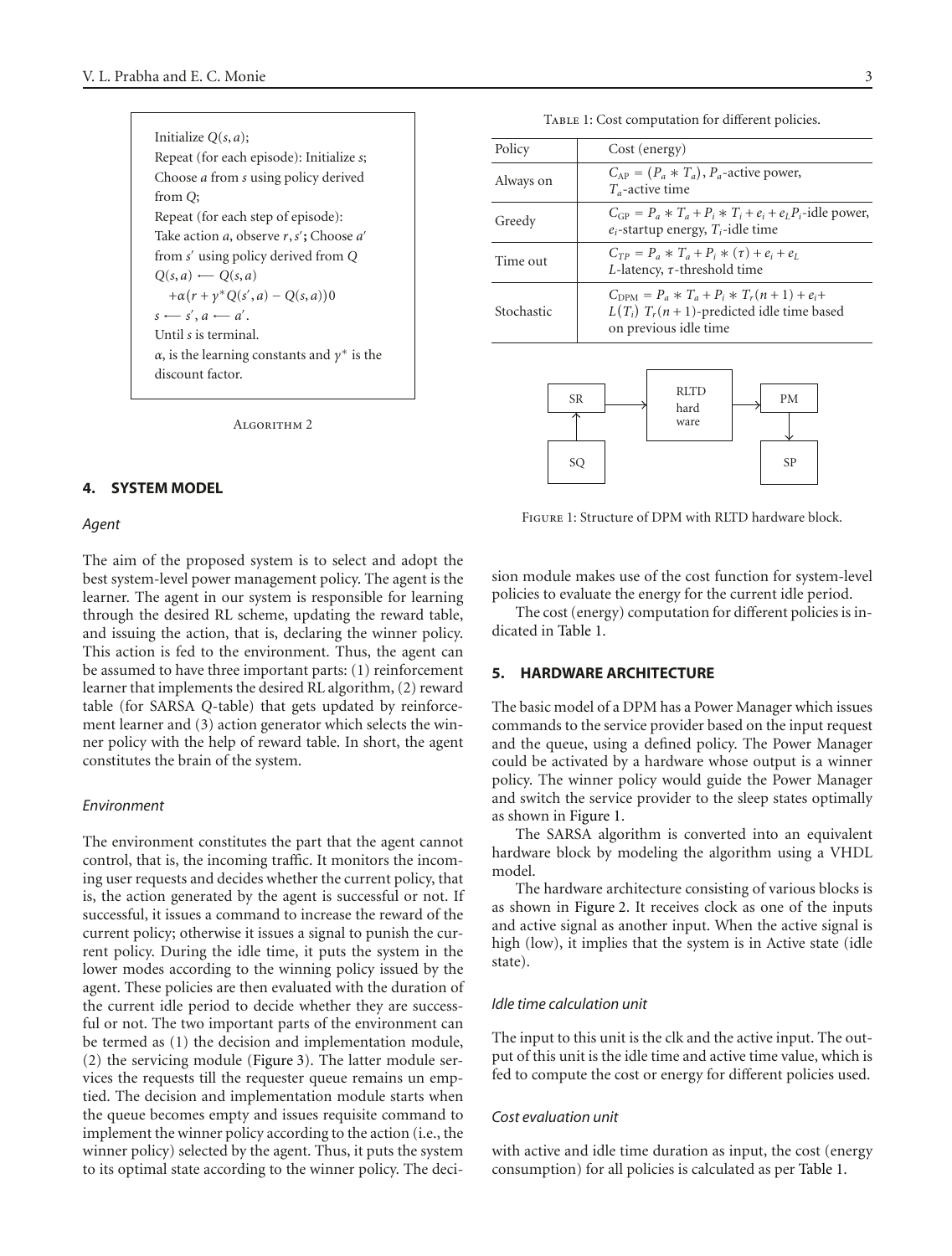

Figure 2: Architecture for SARSA algorithm.

#### <span id="page-3-1"></span>*Q-table updating unit*

The input to this unit is the output of reward unit. For every idle time based on the reward or punishment a policy receives, the *Q*-table is updated using the *Q*-updating formula

Update := 
$$
q
$$
table(0) + alpha  
\n
$$
*(reward + gamma * q
$$
table(1) -  $q$ table(0)). (6)

This *Q*-updating is carried out for all the polices.

#### *Memory unit*

Internally, it was divided into two blocks, namely, *Q*-table and Energy table. Energy table receives input from the cost evaluation unit and *Q*-table receives input from *Q*-table updating unit. The purpose of this memory unit is to keep a store of the computed energy values of the three policies. To get a better accuracy, 32 bit output is chosen for the computed energy values. The *Q*-table stored in the memory helps in giving the appropriate values for *Q*-updating as previous *Q*-values are needed for current *Q*-computation.

#### *Winner policy unit*

This unit compares the computed *Q*-values for all policies and declares as output the policy which has maximum *Q* as the winner policy.

#### *Reward unit*

This unit receives input from cost evaluation unit and winner policy unit. If the winner policy has the least cost (i.e.,



<span id="page-3-0"></span>Figure 3: Workload trace capture.

energy), then the winner policy is rewarded by giving a weightage of  $+1$ , else the policy is given a negative weightage  $of -1$ .

#### **6. EXPERIMENTAL RESULTS**

The system was modeled in VHDL (modelsim), simulated, and then synthesized using Xilinx (device-type Spartan 2E). The input workload traces were derived by capturing real time input generated by opening different applications on a desktop system, and the way the capturing was done is as shown in [Figure 3.](#page-3-0)

This capture is done using Visual C++. It is a powerful tool to explore the system resources of windows operating system effectively. WinAPI functions are used for exploring the system resources. Here, mode programming is used. The system resources are explored by using PDH interfaces, which is available in Pdh.h and Pdhmsg.h header files. By using PdhAddCounter, the percentage idle time of the hard disk is captured. Active state is represented by 0 and idle state by 1.

The trace shows how real data captured has been buffered and stacked in a queue. This captured queue value is the active signal fed into the idle trace calculation unit to compute the idle period with clock time as reference.

The real time plot, when processor and hard disk are busy is shown in [Figure 4.](#page-4-4)

For simulation purpose embedded devices with estimated active, sleep, idle, and wakeup powers were used. Policy switching takes place based on the dynamic traffic arrival rate. The experiment was carried out for different time durations that have been termed as episodes. [Figure 5](#page-4-5) shows how the policy transition takes place for a 4-episode case. Here policy 1 is timeout policy, policy 2 is greedy policy, policy 3 is predictive policy and policy 4 is always on policy. The positive and negative transitions indicate if the selected policy got a reward or a punishment at that instant of time. This concludes that policy switching takes place with incoming dynamic incoming traffic and further increase in learning time lead to less punishment or penalty in comparison to the rewards by a particular policy.

The experiment was carried out with a variety of policies and the energy savings obtained was observed. It was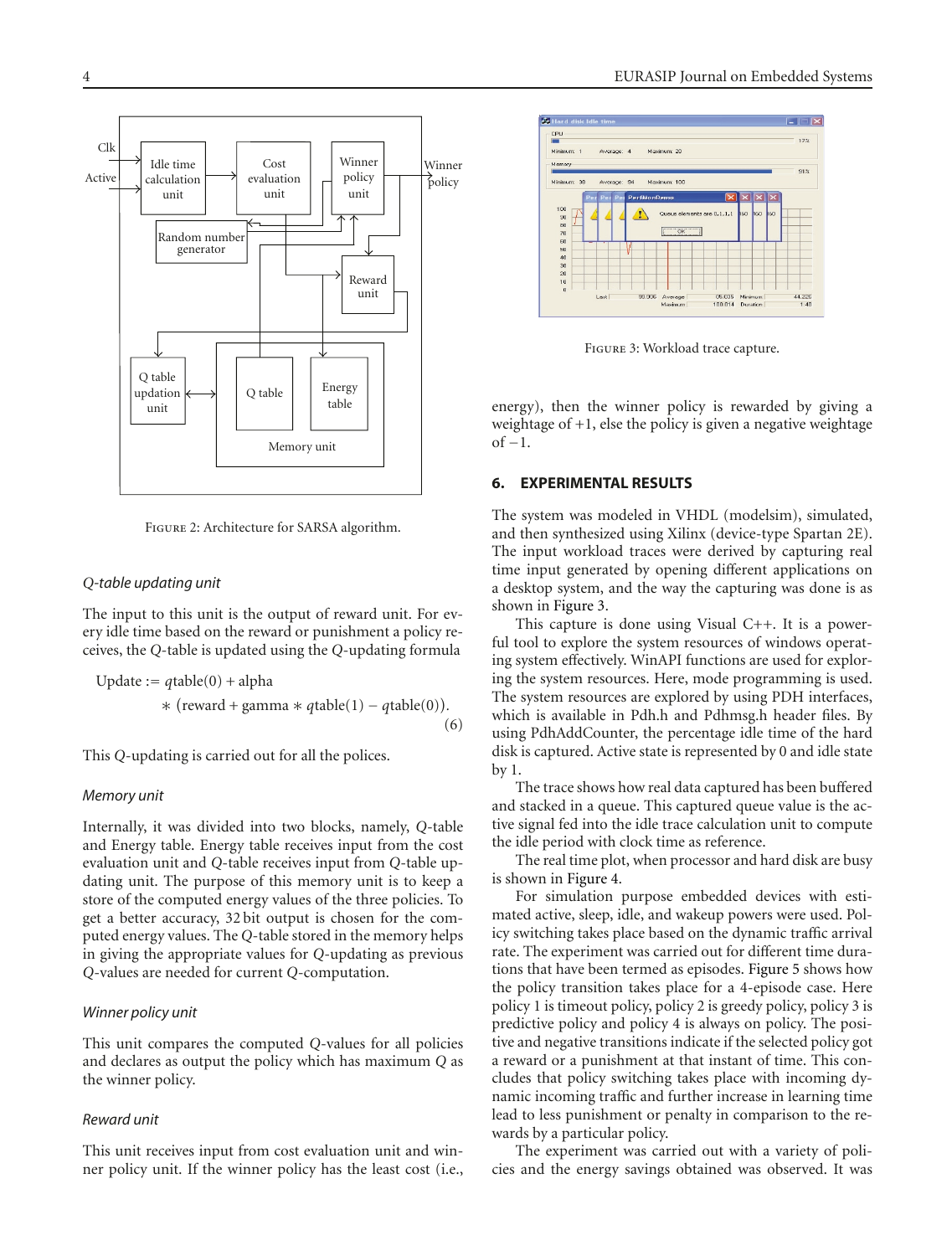

<span id="page-4-4"></span>Figure 4: Real time capture plot when processor and hard disk are busy.



<span id="page-4-5"></span>FIGURE 5: Policy transition for 4 episodes.

|  | TABLE 2: Energy savings using RLTD. |  |
|--|-------------------------------------|--|
|  |                                     |  |

<span id="page-4-6"></span>

| Energy savings%<br>for traces | <b>IBM</b> | Fujitsu | WLAN  | HP    |
|-------------------------------|------------|---------|-------|-------|
| Trace1                        | 19.92      | 12.71   | 25.65 | 10.75 |
| Trace <sub>2</sub>            | 23.24      | 13.87   | 27.86 | 9.65  |
| Trace3                        | 21.54      | 15.65   | 24.67 | 12.87 |

observed that reinforcement learning with temporal difference has significant advantage over other policies as it dynamically settles on the best policy for any given workload. [Table 2](#page-4-6) shows the percentage energy savings achieved by reinforcement learning TD DPM using traces captured as workload. The energy savings was computed by running any single policy such as greedy, always on, timeout, deterministic Markov stationary policy and reinforcement learning TD.

### **7. IMPROVEMENT IN ENERGY SAVINGS**

Temporal Difference Reinforcement Learning DPM has proved that it outperforms other DPM methods. The major advantage of this method over other methods is that it is able to exploit the advantages of individual policies. Real time workloads are highly random and nonstationary in nature, and hence any single policy fails at some point of time. OPBA (Online Probability-Based Algorithm) like policies works well when the probability distributions that help in determining the threshold point of state transition are highly clustered. RL method performance improves with time, and policy convergence takes place quickly and effectively.

The hardware solution suggested can be introduced in the ACPI (Advanced Configuration Power Interface), which links the application and the Power Manager. The output of the block winner policy guides the Power Manager to move the service provider to the appropriate low power state determined by the policy.

#### **8. CONCLUSION**

Dynamic power management is a powerful design methodology aiming at controlling performance and power levels of digital circuits and embedded systems, with the goal of extending the autonomous operation time of battery-powered systems.

In this work, Temporal Difference Reinforcement Learning-based intelligent dynamic power management (IDPM) approaches to find an optimal policy from a policy table, that is, precomputed. Hardware architecture has been proposed. The proposed approach deals effectively with highly nonstationary workloads. The results have been verified using the evolved hardware in FPGA. It concludes that Temporal Difference Reinforcement Learning is an effective scheme as the power saving is appreciable.

#### <span id="page-4-1"></span><span id="page-4-0"></span>**REFERENCES**

- [1] S. Irani, S. Shukala, and R. Gupta, "Competitive analysis of dynamic power management strategies for systems with multiple power savings states," Tech. Rep. 01-50, University of Irvine, Irvine, Calif, USA, September 2001.
- <span id="page-4-2"></span>[2] L. Benini, A. Bogliolo, G. A. Paleologo, and G. de Micheli, "Policy optimization for dynamic power management," *IEEE Transactions on Computer-Aided Design of Integrated Circuits and Systems*, vol. 18, no. 6, pp. 813–833, 1999.
- <span id="page-4-3"></span>[3] Y.-H. Lu, T. Simunic, and G. de Micheli, "Software controlled power management," in *Proceedings of the 7th International Workshop on Hardware/Software Codesign (CODES '99)*, pp. 157–161, Rome, Italy, May 1999.
- [4] Q. Qiu and M. Pedram, "Dynamic power management based on continuous-time Markov decision processes," in *Proceedings of the 36th Annual Design Automation Conference (DAC '99)*, pp. 555–561, New Orleans, La, USA, June 1999.
- [5] Y.-H. Lu and G. de Micheli, "Comparing system-level power management policies," *IEEE Design and Test of Computers*, vol. 18, no. 2, pp. 10–19, 2001.
- [6] S. K. Shukla and R. K. Gupta, "A model checking approach to evaluating system level dynamic power management policies